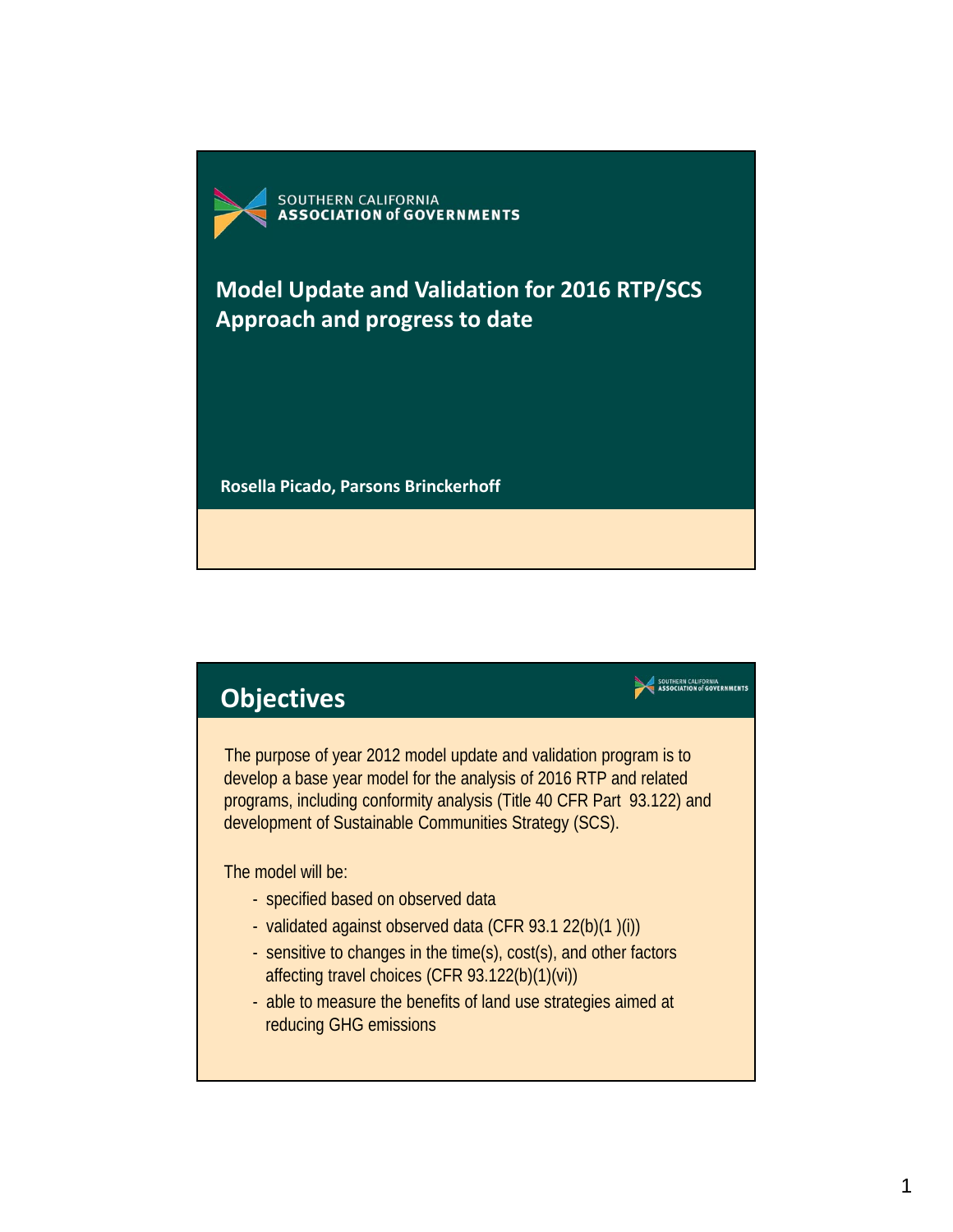

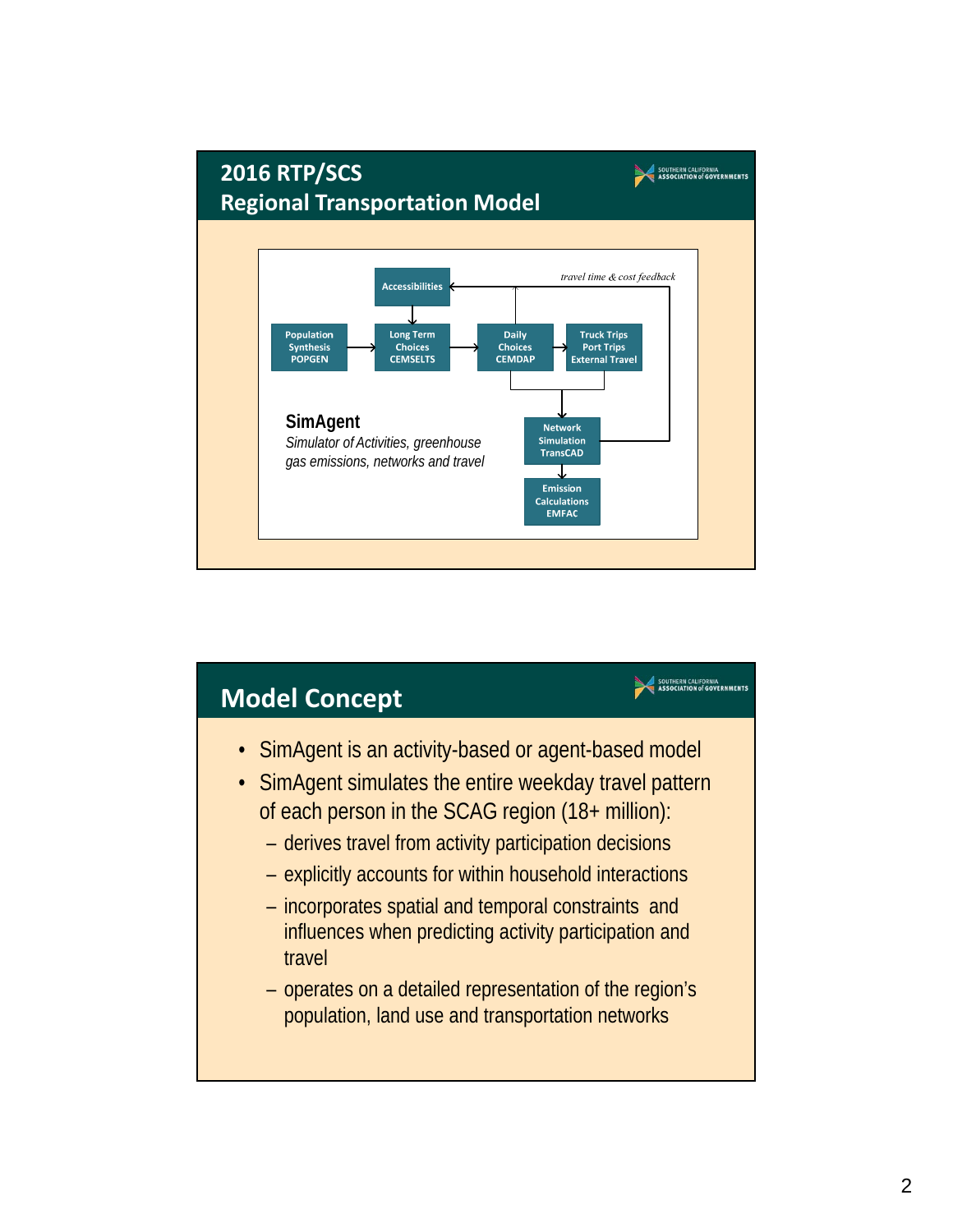

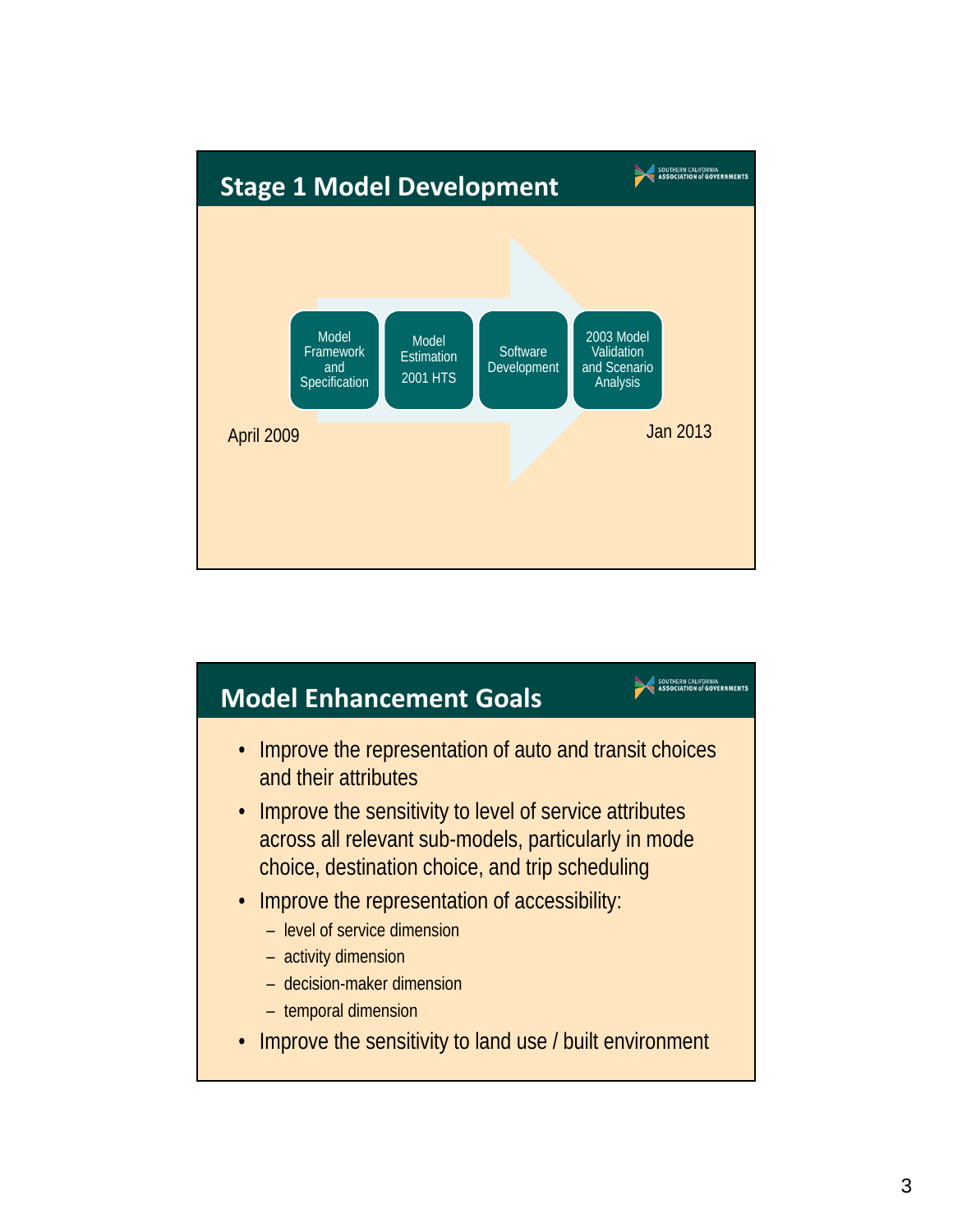## **Proposed Model Updates**

- New sub-models:
	- occupation
	- work at home
	- primary destination choice (non-mandatory)

SOUTHERN CALIFORNIA

SOUTHERN CALIFORNIA

– trip mode choice

## **Proposed Model Updates**

- Re-estimate existing models:
	- tour mode choice
	- work location
	- non-mandatory tour frequency
	- intermediate stop frequency
	- home stay duration
	- travel time to stop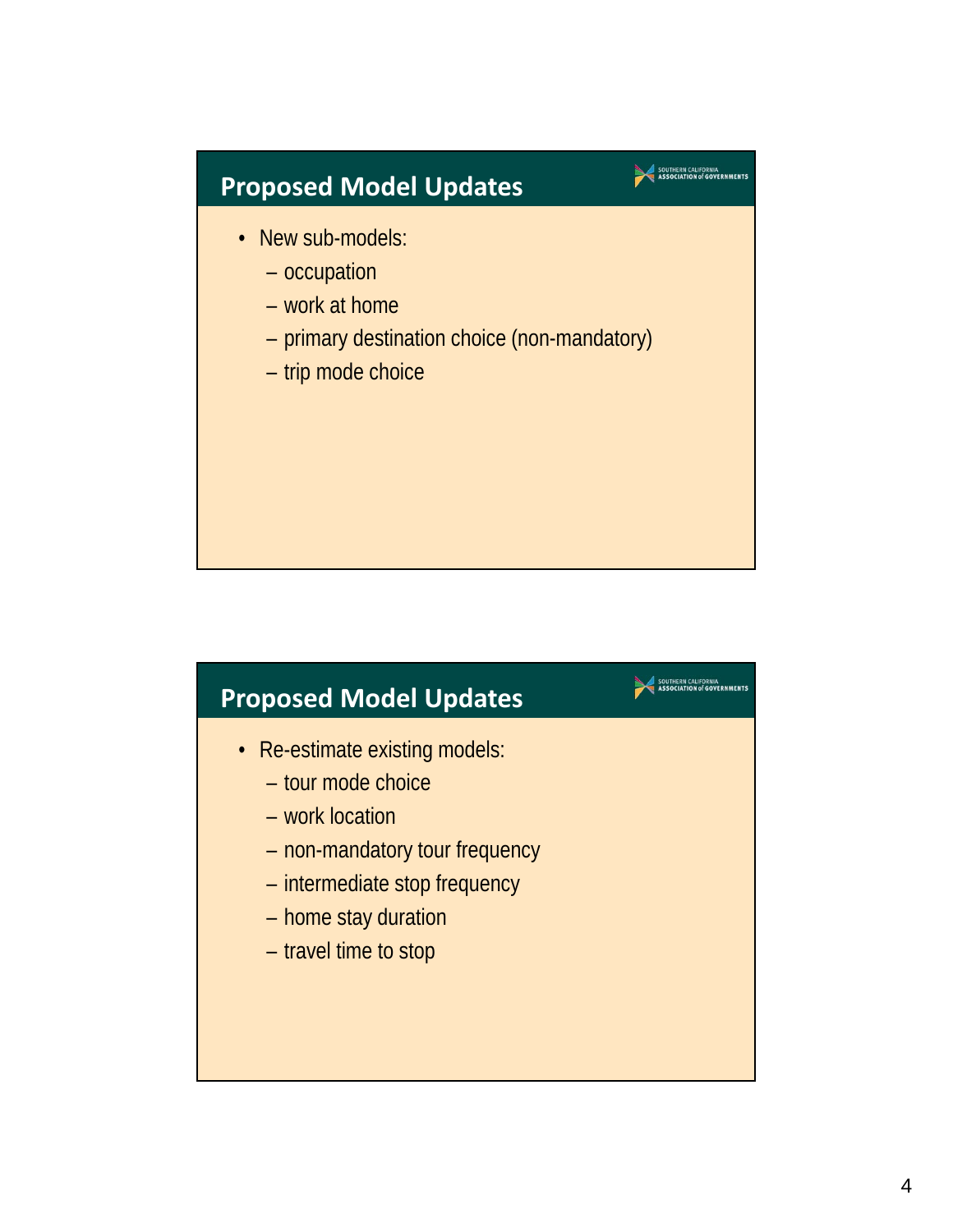## **Proposed Model Updates**

• Calibrate and validate the model to 2012 base year

SOUTHERN CALIFORNIA<br>ASSOCIATION of GOVERNMENTS

- preparation of model input data
- development of calibration targets
- preparation of model validation data
- Test model sensitivity to key inputs/parameters
- Optimize the model implementation
	- to reduce run time
	- for user friendliness

| <b>Schedule</b>                                                          |                  |      |     |                |    |              |      |              |     |     |                                  |     |                           |   |     |                |              |     | SOUTHERN CALIFORNIA<br><b>ASSOCIATION of GOVERNMENTS</b> |
|--------------------------------------------------------------------------|------------------|------|-----|----------------|----|--------------|------|--------------|-----|-----|----------------------------------|-----|---------------------------|---|-----|----------------|--------------|-----|----------------------------------------------------------|
|                                                                          |                  |      |     |                |    |              |      |              |     |     |                                  |     |                           |   |     |                |              |     |                                                          |
|                                                                          |                  | 2013 |     |                |    |              | 2014 |              |     |     |                                  |     |                           |   |     |                |              |     |                                                          |
| <b>TASK DESCRIPTION</b>                                                  | Jun <sub>1</sub> | 且    | Aug | $\mathbf{Sep}$ | ot | $_{\rm Nov}$ | Dec  | $\mathbb{I}$ | Feb | Mar | $\mathbf{A}\mathbf{p}\mathbf{r}$ | May | $\ensuremath{\mathbb{H}}$ | 且 | Aug | $\mathbf{Sep}$ | $\mathbf{C}$ | Nov | Dec                                                      |
| <b>MODEL ESTIMATION.</b><br><b>ENHANCEMENT, EXPERT</b><br><b>SUPPORT</b> |                  |      |     |                |    |              |      |              |     |     |                                  |     |                           |   |     |                |              |     |                                                          |
| Model development plan                                                   |                  |      |     |                |    |              |      |              |     |     |                                  |     |                           |   |     |                |              |     |                                                          |
| Prepare household survey data                                            |                  |      |     |                |    |              |      |              |     |     |                                  |     |                           |   |     |                |              |     |                                                          |
| Model estimation                                                         |                  |      |     |                |    |              |      |              |     |     |                                  |     |                           |   |     |                |              |     |                                                          |
| <b>MODEL IMPLEMENTATION</b>                                              |                  |      |     |                |    |              |      |              |     |     |                                  |     |                           |   |     |                |              |     |                                                          |
| <b>Implementation of enhanced</b><br>SimAgent                            |                  |      |     |                |    |              |      |              |     |     |                                  |     |                           |   |     |                |              |     |                                                          |
|                                                                          |                  |      |     |                |    |              |      |              |     |     |                                  |     |                           |   |     |                |              |     |                                                          |
| <b>MODEL CALIBRATION,</b><br><b>VALIDATION, PEER REVIEW</b>              |                  |      |     |                |    |              |      |              |     |     |                                  |     |                           |   |     |                |              |     |                                                          |
| Prepare calibration targets                                              |                  |      |     |                |    |              |      |              |     |     |                                  |     |                           |   |     |                |              |     |                                                          |
| Base year model calibration                                              |                  |      |     |                |    |              |      |              |     |     |                                  |     |                           |   |     |                |              |     |                                                          |
| Base year model validation                                               |                  |      |     |                |    |              |      |              |     |     |                                  |     |                           |   |     |                |              |     |                                                          |
| Sensitivity tests                                                        |                  |      |     |                |    |              |      |              |     |     |                                  |     |                           |   |     |                |              |     |                                                          |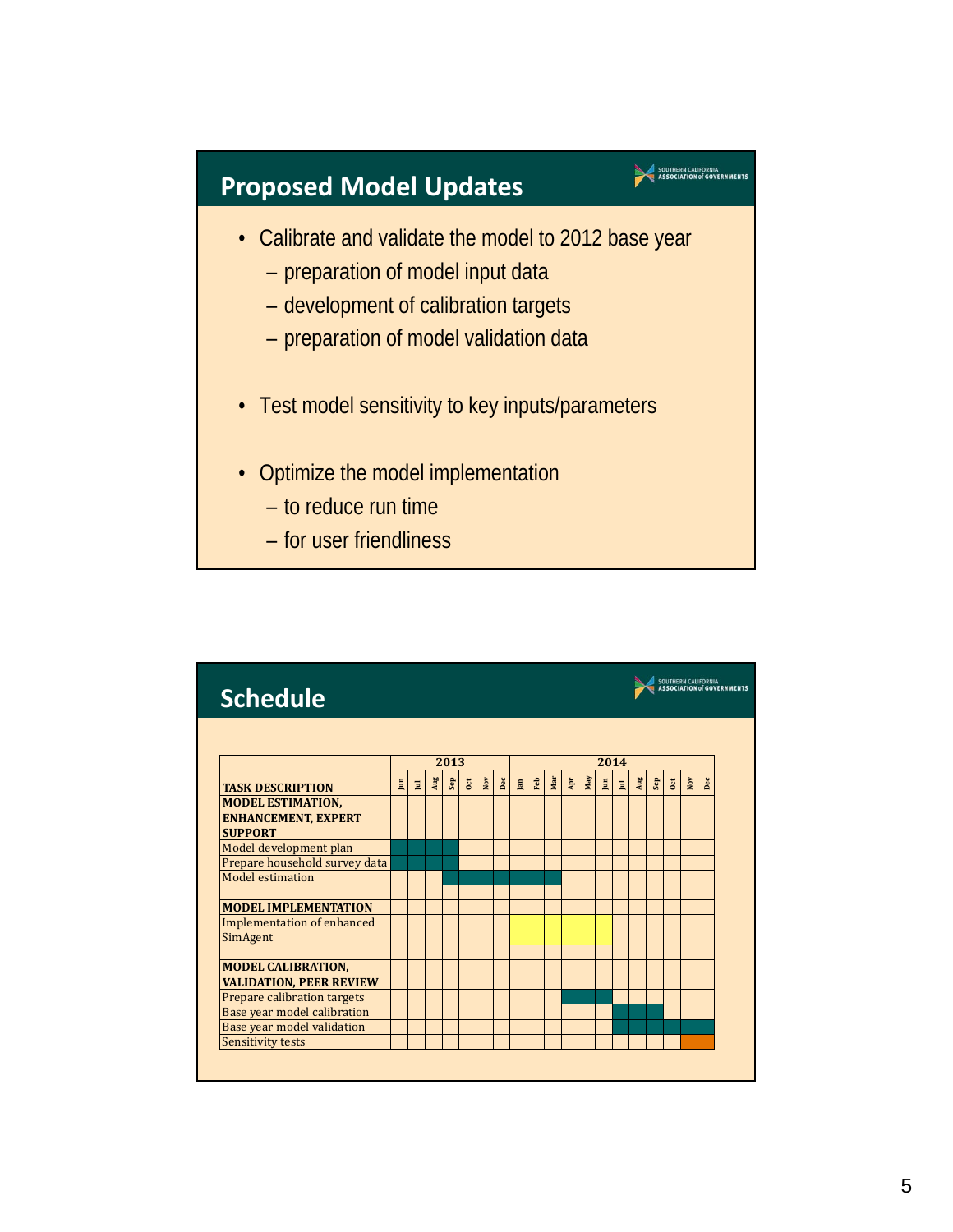**Progress to date: Analysis of the CA and SCAG Household Travel Surveys**

# **CA & SCAG Household Travel Surveys**

| <b>Sample Type</b>                            | <b>NuStats</b> | <b>SRBI</b> | <b>Total</b> |
|-----------------------------------------------|----------------|-------------|--------------|
| All Households                                | 24,486         | 10,563      | 35,049       |
| Complete<br>households                        | 15,716         | 3,848       | 19564        |
| <b>Partially complete</b><br>households       | 45             | 479         | 524          |
| Only recruit data                             | 8,725          | 6,236       | 14,961       |
|                                               |                |             |              |
| Complete and partially<br>complete households | 15,716         | 4,327       | 20,043       |
| Weekday                                       | 67%            | 71%         | 68%          |
| Weekend                                       | 33%            | 29%         | 32%          |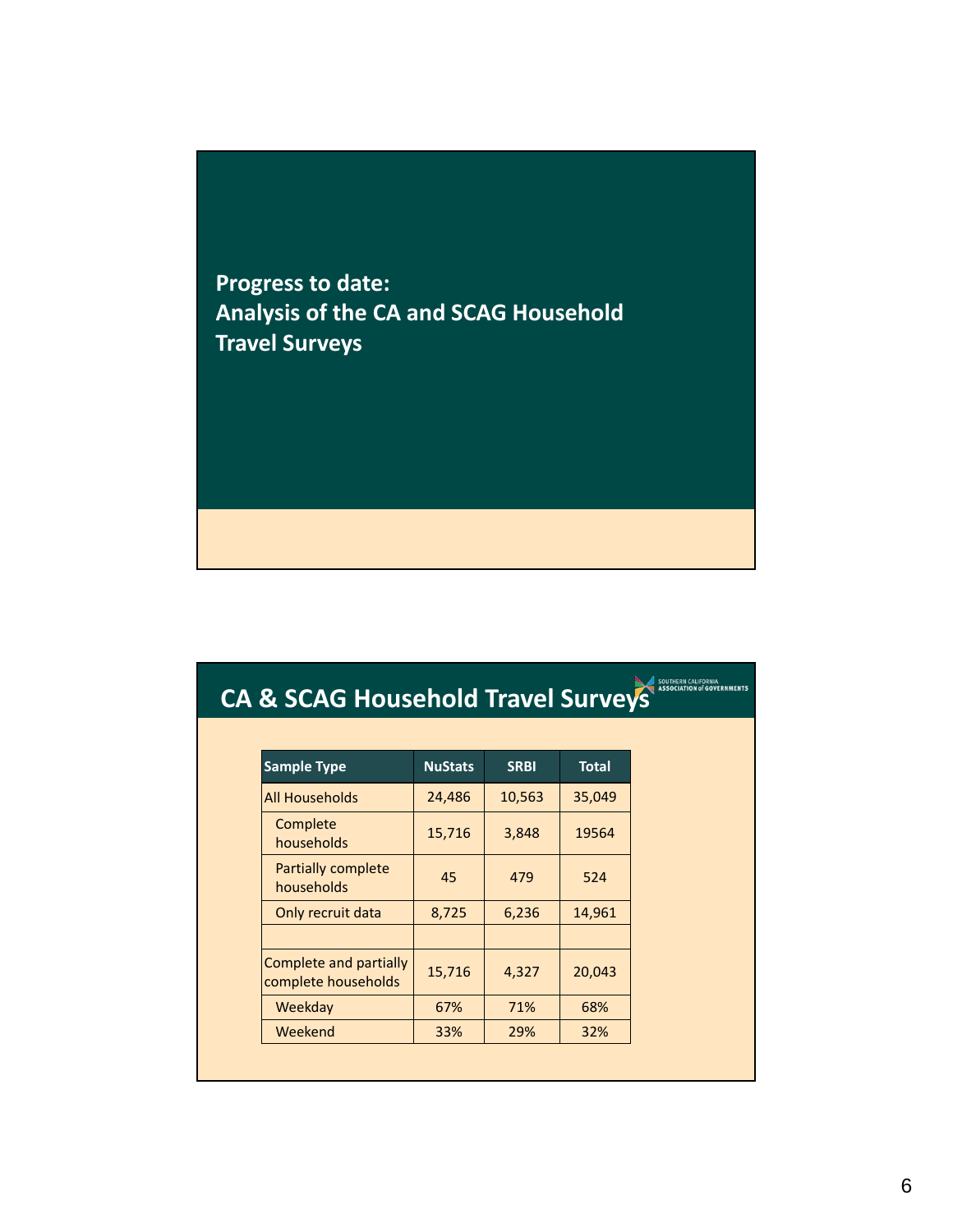

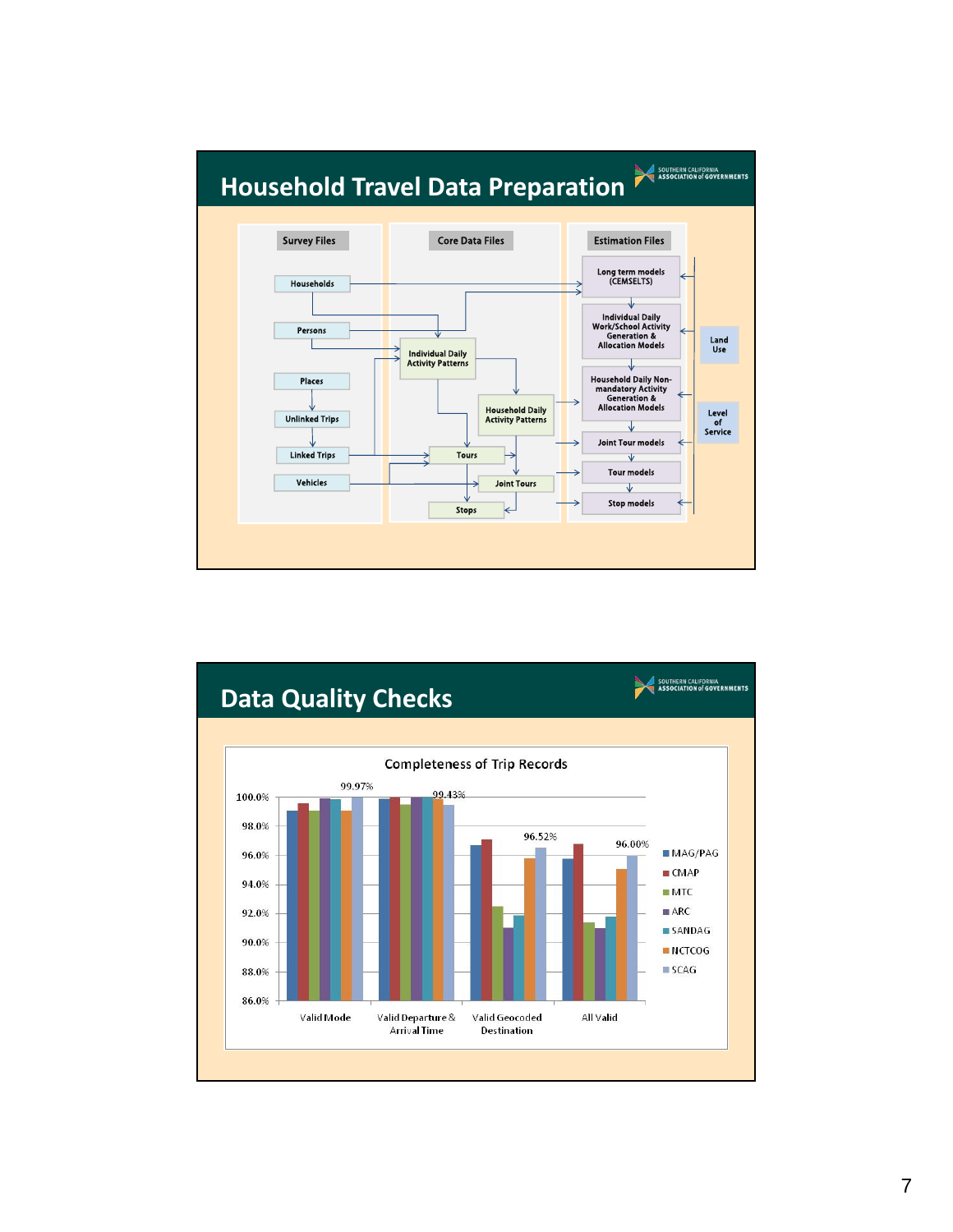

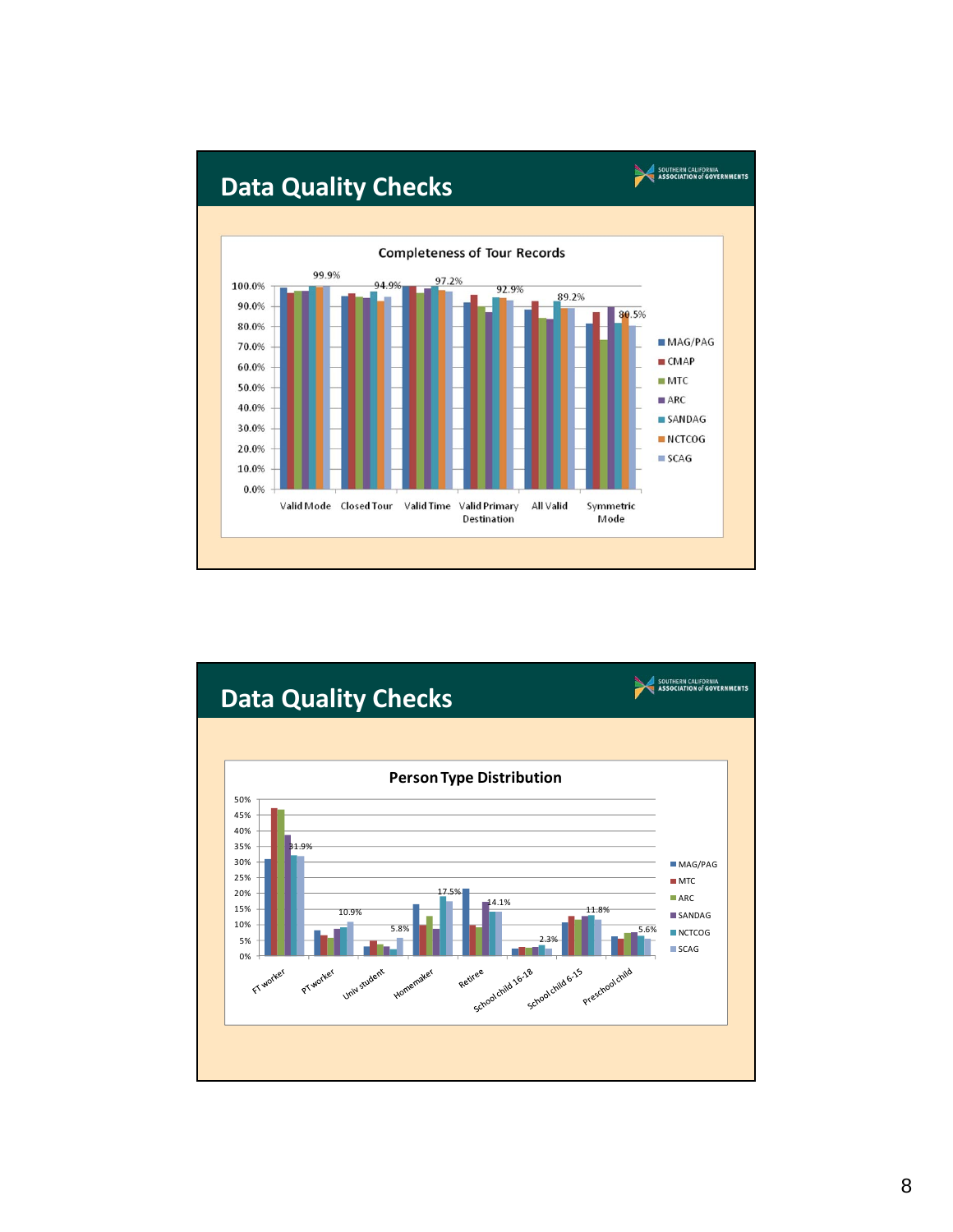

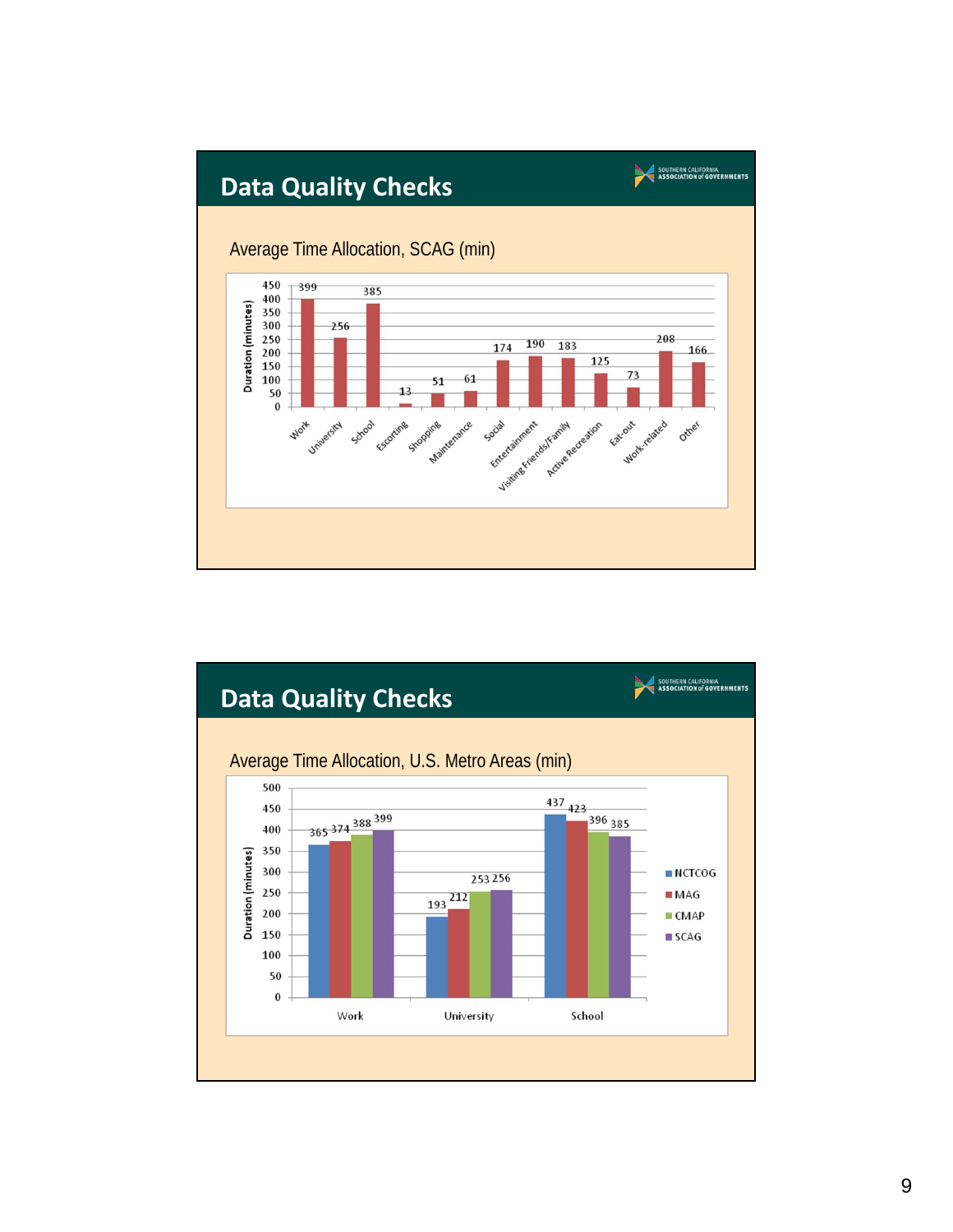